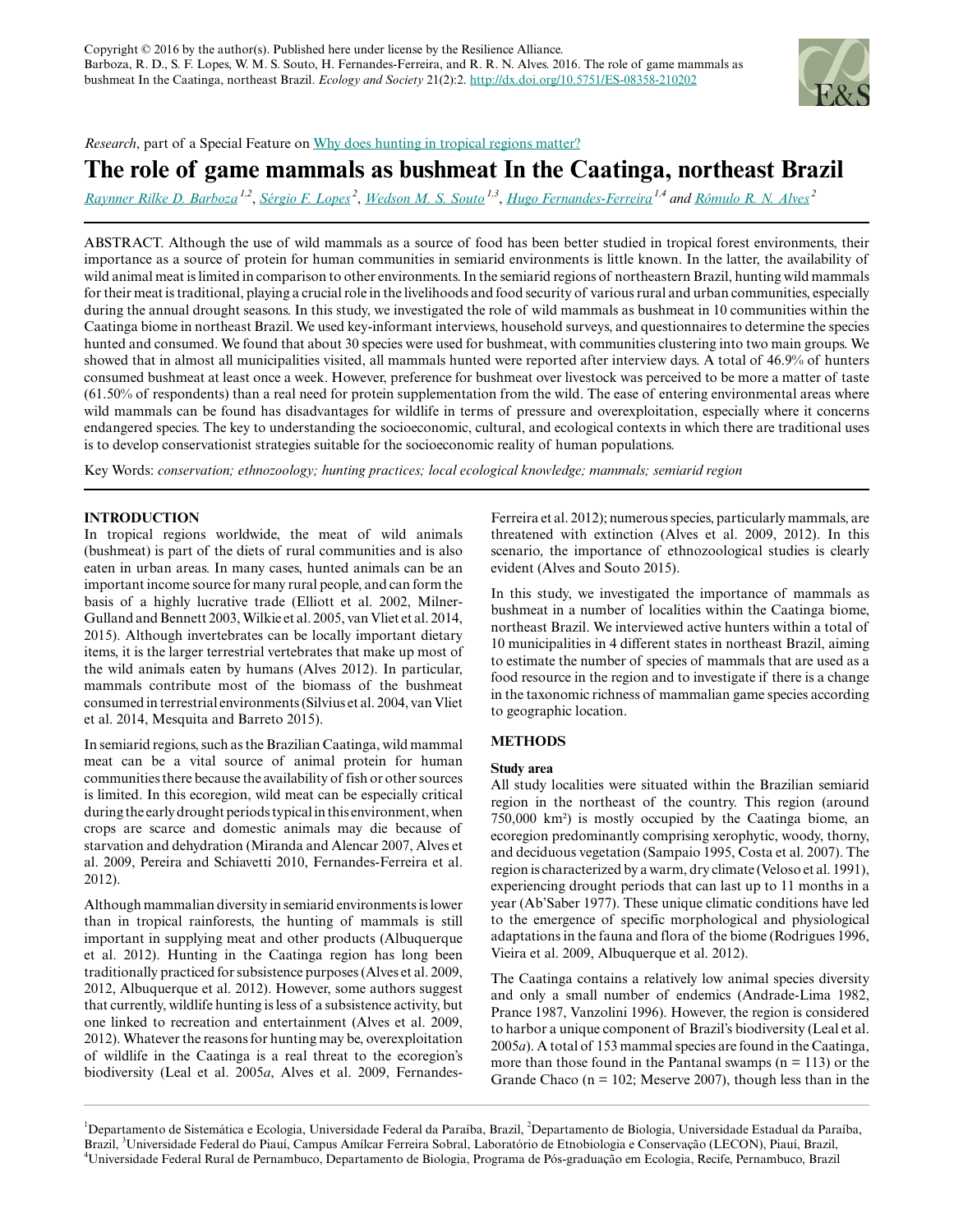Amazon Rainforest (n = 350; Meserve 2007), Atlantic Forest (n = 261; Myers et al. 2000), and Cerrado (n = 199; Klink and Machado 2005). Despite advances in our knowledge of the mammals of the Caatinga, many areas of the Caatinga have not yet been studied, so undescribed species are likely to be present (Albuquerque et al. 2012).

#### **Study localities**

Data were collected from 10 municipalities within 4 different states in the northeast region of Brazil: Caicó (CC), Jardim de Piranhas (JP), and São Fernando (SF) in Rio Grande do Norte (RN); Buriti (B), Milagres do Maranhão (MM), and São Benedito do Rio Preto (SBP) in Maranhão (MA); José Freitas (JF), União (U), and Lagoa Alegre (LA) in Piauí (PI); and the municipality of Sumé (S) in Paraíba (PB; Fig. 1)

**Fig. 1**. Map showing the studied area. MA = State of Maranhão (I);  $PI = State of Piauí (II); RN = State of Rio$ Grande do Norte (III); and PB = State of Paraíba (IV), and their respective municipalities.



Before starting data collection, we introduced ourselves, explained the nature and objectives of our research, and asked the respondents for permission to record their answers to our questions. Approval for the study was obtained from the Ethics Committee of Universidade Federal da Paraiba (UFPB).

We selected study sites on the basis of the following criteria: (1) evidence of intense hunting activities; (2) accessibility; (3) lack of studies on ethnoecology and ethnozoology in those regions; and (4) cultural diversity. We selected the informants in this sample utilizing the "snowball" technique (Posey 1986). In all cases, species mentioned as hunted by the respondents were identified directly from observation of animals killed and donated to the project, photographs taken during the interviews of animals hunted, and on the basis of their vernacular names (with the aid of taxonomists familiar with the fauna of the study area).

#### **Procedures**

Field research was conducted by the first author of the manuscript between April 2010 and October 2012. We interviewed a total of 413 hunters in rural and urban areas (399 men and 14 women), 40 individuals in each city visited except Jardim de Piranhas, RN  $(n = 42)$  and Sumé, PB  $(n = 51)$ .

Semistructured interviews, complemented by free interviews, were conducted with respondents in each of the localities surveyed (Huntington 2000). The aim of these interviews was to collect quantitative estimates of hunting practices and mammal bushmeat sources used by the different communities. Among the interviewees, we selected key informants (more experienced hunters) or "native specialists," i.e., people who considered themselves and were considered by the community as very knowledgeable about the culture in this area (Hays 1983, Marques 2002). The interview contained questions on the hunters' demographics (Table 1), main livelihood activities, and income, as well as information on protein sources consumed, mammals hunted, access to mammalian bushmeat, and preferences.

**Table 1**. Information on educational attainment, age, income, and gender of interviewees.

| Demographic and social aspects        | Total       |
|---------------------------------------|-------------|
| Gender                                |             |
| Male                                  | 399 (96.6%) |
| Female                                | 14 (3.38%)  |
| Age                                   |             |
| 29 or younger                         | 141(34.1)   |
| $30 - 39$                             | 129 (31.23) |
| $40 - 49$                             | 77 (18.64)  |
| 50-59                                 | 35 (8.47)   |
| 60-69                                 | 24 (5.81)   |
| 70 or older                           | 7(1.69)     |
| Occupation                            |             |
| Agricutural and correlated            | 188 (45.52) |
| Commerce and general servicing        | 93 (22.5)   |
| Others                                | 76 (18.40)  |
| Monthly income <sup>†</sup>           |             |
| Less than minimum wage                | 85 (20.58)  |
| One to two times minimum wage         | 197 (47.69) |
| Three to four times minimum wage.     | 39 (9.44)   |
| Undeclared                            | 92 (22.27)  |
| <b>Educational attainment</b>         |             |
| Illiterate                            | 33(7.9)     |
| Semiliterate                          | 67 (16.22)  |
| Attended school for 9 years           | 85 (20.58)  |
| Attended school for less than 9 years | 56 (13.55)  |
| Finished high school                  | 14 (3.38)   |
| Housing                               |             |
| Private                               | 235 (56.9)  |
| Rented                                | 101 (24.45) |
| Other                                 | 90 (21.79)  |

†Brazilian minimum wage approximately equivalent to US\$180 at the time surveys took place.

To analyze whether the species richness cited by informants was the same estimated richness for the 10 surveyed areas, we utilized the rarefaction technique with the standardization of sampling effort by the number of citations recorded (Gotelli and Colwell 2001, Magurran 2011). For this, we compared, using 1000 randomizations, the species richness observed using the Sobs Mao Tau with the species richness estimated using Jackknife 1, which was the estimator that correlated most closely with observed richness (Walther and Moore 2005). The accumulation curves were calculated using the software EstimateS© version 8.2 (Colwell 2009). Species mentioned at each city surveyed were compared using the Jaccard similarity coefficient (presence/ absence data). Cluster analyses were performed using the software PRIMER-E (Clarke and Gorley 2006) with the unweighted pair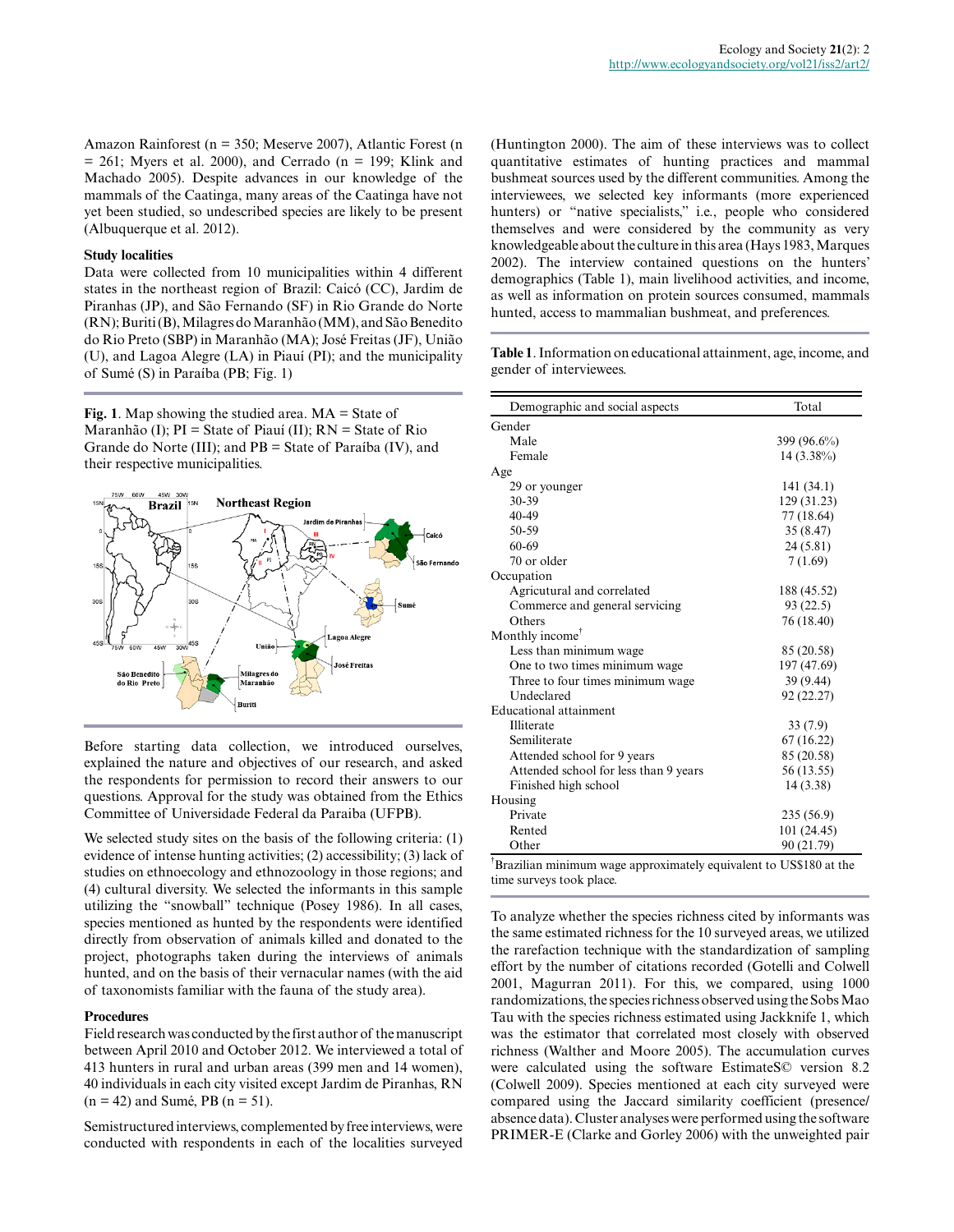group method using arithmetic averages (UPGMA). Graphs were prepared using the program STATISTICA (Statsoft 2001).

#### **RESULTS**

A total of 38 species of wild mammals were reported as hunted by the interviewees. Of these, 30 species were bushmeat by hunters and other people in the areas surveyed. The order with the highest number of recorded species was Carnivora (15 species), followed by Rodentia (9), Primates (3), Artiodactyla (2), Pilosa (2), Cingulata (2), Didelphimorphia (2), Lagomorpha (1), and Chiroptera (1; Table 2). Among the mammals used as bushmeat, the most cited (more than 160 times) were: red brocket deer *Mazama americana* (n = 167); grey brocket deer *M. gouazoubira* (n = 173); tree ocelot *Leopardus wiedii* (n = 183); Spix's yellowtoothed cavy *Galea spixii* (n = 192); Southern tamandua *Tamandua tetradactyla* (n = 246); Brazilian guinea pig *Cavia aperea* (n = 324); rock cavy *Kerodon rupestris* (n = 335); six-banded armadillo *Euphractus sexcinctus* (n = 369); and nine-banded armadillo *Dasypus novemcinctus* (n = 395).

Although a number of species were reported as being used as bushmeat in all locations, there were variations in richness by location. In the municipalities of Rio Grande do Norte State, hunters indicated the use of at least 19 species, and in the states of Piauí and Maranhão, 30 species were mentioned. The place where there was a smaller number of species used as bushmeat was Sumé, PB, with 15 species reported by hunters.

The richness estimator indicated that in almost all municipalities visited, 100% of mammal species of hunting value were sampled for each location, except the municipality of Jardim de Piranhas, where the sampling effort was 87%. However, in all cases, a clear stabilization of the asymptote was demonstrated in the species accumulation curve (Fig. 2). Observed species richness ( $n = 30$ ) was similar ( $n = 30$ ) to the estimated number, which reflected the universe of mammal species used as bushmeat consumed by cited interviews.

**Fig. 2**. Rarefaction curves showing the number of observed mammal species cited by interviewees of the municipalities surveyed in Brazil's semiarid region, with 95% confidence interval for the observations (calculated with 1000 randomizations), and the number of species estimated by Jackknife 1.



Considering the game mammals' richness of each location visited, the similarity dendrogram showed the formation of two welldefined major groups with 65% similarity to each other and

subsequently the formation of similar subgroups (Fig. 3). The first group comprised the species cited in three municipalities in RN plus the city located in Paraíba, which are geographically close. The second group formed the species mentioned in MA and PI, showing 95% similarity.

**Fig. 3**. Dendrogram of similarity (Jaccard index) produced by cluster analysis (UPGMA connection method) among the 10 municipalities surveyed of Caatinga biome.



Hunting pressure was constant throughout the year and hunters employed various techniques adapted to specific habitats and mammalian species. The most common included weapons, hunting dogs, and different kinds of traps. At least 68% of respondents described that open forest of Caatinga was preferred for hunting because visibility was higher than in habitats that had very dense vegetation, where walking off the trails was challenging. Because the Caatinga biome represents a mosaic of phytophysiognomic formations, hunters stated that degraded areas supplied approximately 30% of the animals killed and little diversity of small mammal species at short distances from their municipalities (< 4 km), whereas undisturbed or slightly disturbed areas supplied the greatest diversity of mammalian species including those of major commercial interest, e.g., grey brocket deer, red brocket deer, and armadillos, which were preferable sources of meat for local traditional festivities. To reach undisturbed areas of the semiarid region, the majority of hunters (74%) described the benefits of using motorized vehicles to cover distances > 50 km from their homes. This practice decreased the time and effort to cover long distances and increased the chances of having good catches in those areas. According to 66% of respondents, over the past 15 years, the continued use of motorcycles, dogs, and sophisticated shotguns has led to at least 35% decrease in the abundance of game animals in surveyed area.

Regarding the frequency that hunters consumed the meat of wild mammals, a total of 194 (46.97%) respondents answered at least once a week,  $27.84\%$  (n = 115) stated every 15 days, 15.98 % (n = 66) stated at least every 1 - 2 weeks and  $9.20\%$  (n = 38) consumed wild meat every three months or more during the year. According to the hunters, when they killed more than one specimen and the product of the hunt was intended for personal consumption, the meat was usually shared with relatives or even friends. In the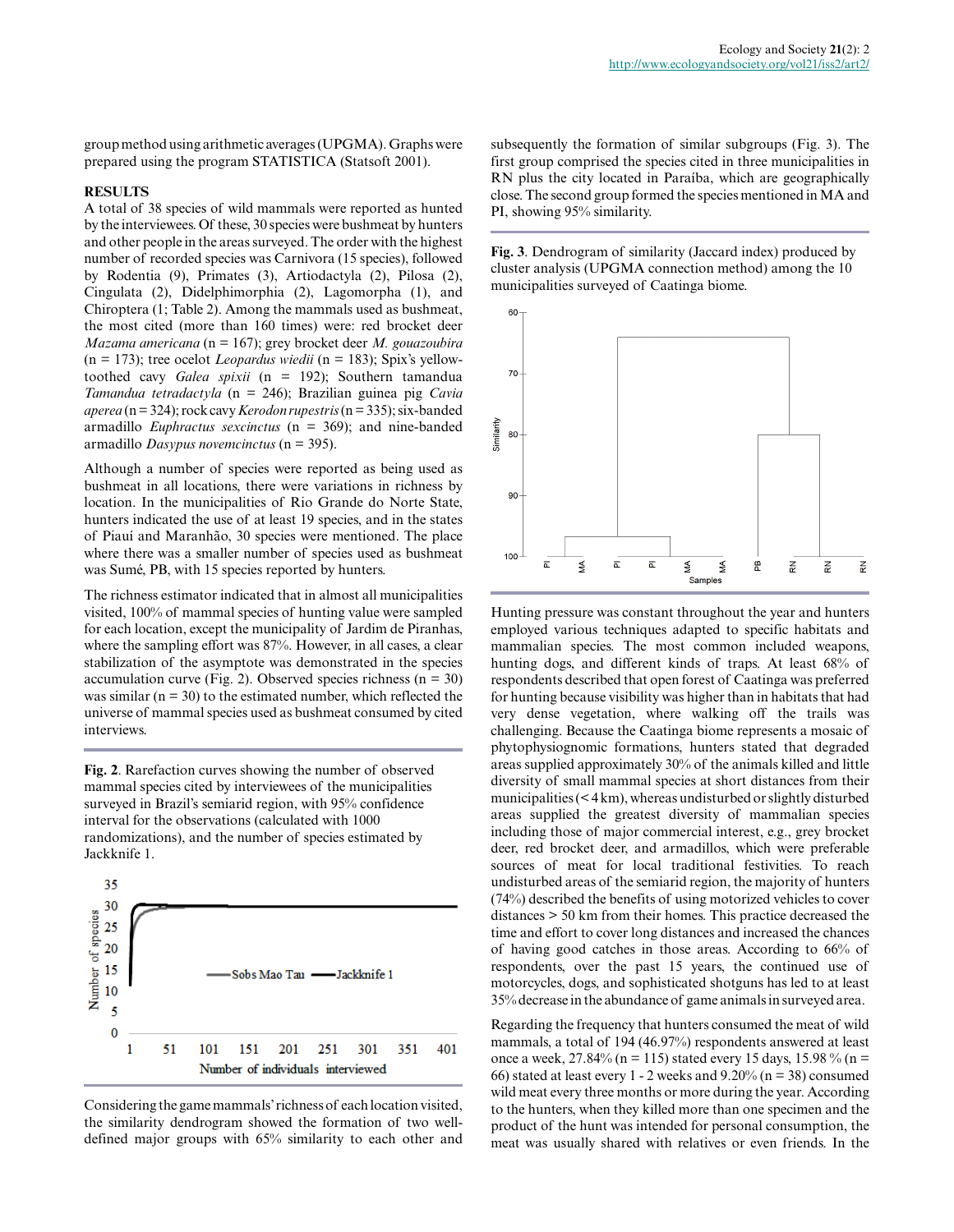# **Table 2**. Mammal species cited by respondents in each municipality surveyed and their risk categories.

| Taxon<br>Municipalities                                                                                            |    |             |     |                |                                 |   |              |                                |            |        | Number of  | Risk categories |              |                          |
|--------------------------------------------------------------------------------------------------------------------|----|-------------|-----|----------------|---------------------------------|---|--------------|--------------------------------|------------|--------|------------|-----------------|--------------|--------------------------|
|                                                                                                                    |    | RN          |     |                | PI                              |   |              | MA                             |            | PВ     | Citations  | <b>IUCN</b>     | <b>CITES</b> | <b>Brazilian</b>         |
|                                                                                                                    | JP | CC SF JF LA |     |                |                                 |   |              |                                | U B MM SBP | S      |            |                 |              | Red List                 |
| ARTIODACTYLA                                                                                                       |    |             |     |                |                                 |   |              |                                |            |        |            |                 |              |                          |
| Cervidae                                                                                                           |    |             |     |                |                                 |   |              |                                |            |        |            |                 |              |                          |
| <i>Mazama gouazoubira</i> (Fischer, 1814) - brocket deer<br><i>Mazama americana</i> (Erxleben, 1777) - red brocket |    | X X<br>X X  |     | X X X<br>X X X |                                 |   | X X<br>X X   | X<br>$\boldsymbol{\mathrm{X}}$ | X<br>X     |        | 173<br>167 | LC<br>DD        |              |                          |
| deer                                                                                                               |    |             |     |                |                                 |   |              |                                |            |        |            |                 |              |                          |
| <b>CARNIVORA</b>                                                                                                   |    |             |     |                |                                 |   |              |                                |            |        |            |                 |              |                          |
| Canidae                                                                                                            |    | X X         | X   | X              | X                               |   |              | X                              |            | X      | 155        | LC              | П            |                          |
| Cerdocyon thous Smith, 1839 - crab-eating fox<br>Speothos venaticus Lund, 1839 - bush dog                          |    |             |     |                | XX                              |   | X X<br>X X X |                                | Х<br>X     |        | 35         | NT              | I            | VU                       |
| Felidae                                                                                                            |    |             |     |                |                                 |   |              |                                |            |        |            |                 |              |                          |
| <i>Leopardus pardalis</i> (Linnaeus, 1758) ocelot                                                                  |    | X X         |     | X X X          |                                 |   | X X X        |                                | X          | X      | 257        | LC              | I            | $\overline{\phantom{a}}$ |
| Leopardus tigrinus (Schreber, 1775) - oncilla                                                                      | Х  | X<br>X X    | X   | X<br>X X X     | X                               | X | X<br>X X X   | X                              | Х<br>X     | X<br>X | 134<br>262 | VU<br>NT        | 1<br>I       | EN<br>VU                 |
| Leopardus wiedii (Schinz, 1821) - tree ocelot<br>Panthera onca (Linnaeus, 1758) - jaguar                           |    |             |     | X              | X                               |   | XX           | X                              | Х          |        | 75         | NT              | Ι            | VU                       |
| Puma concolor (Linnaeus, 1771) - puma                                                                              |    |             |     |                | XX                              |   | X X          | $\boldsymbol{\mathrm{X}}$      | Х          |        | 105        | LC              | I            | VU                       |
| Herpailurus yagouaroundi (É. Geoffroy Saint-Hilaire,                                                               |    | X X         |     | X X X          |                                 |   | X X X        |                                | X          | X      | 248        | LC              | I            | $\overline{\phantom{a}}$ |
| 1803) - jaguarundi                                                                                                 |    |             |     |                |                                 |   |              |                                |            |        |            |                 |              |                          |
| Mephitidae<br>Conepatus semistriatus (Boddaert, 1785) - striped hog- X X                                           |    |             | XXX |                |                                 |   | X X X        |                                | X          | X      | 127        | LC              |              |                          |
| nosed skunk                                                                                                        |    |             |     |                |                                 |   |              |                                |            |        |            |                 |              |                          |
| Mustelidae                                                                                                         |    |             |     |                |                                 |   |              |                                |            |        |            |                 |              |                          |
| Eira barbara (Linnaeus, 1758) - tayra                                                                              |    |             |     | X.             | X                               |   | X X          | X                              | X          |        | 42         | LC              | Ш            |                          |
| Galictis vittata (Schreber, 1776) - greater grison<br>Lontra longicaudis (Olfers, 1818) - neotropical otter        |    | X X         |     | X X            | $\boldsymbol{\mathrm{X}}$<br>XX | X | X            | X<br>X X                       | X          | X      | 80<br>12   | LC<br>DD        | Ш<br>Ι.      |                          |
| Procyonidae                                                                                                        |    |             |     |                |                                 |   |              |                                |            |        |            |                 |              |                          |
| <i>Nasua nasua</i> (Linnaeus, 1766) - South American coati                                                         |    |             |     | X              | Х                               | X | X            | X                              | X          |        | 73         | LC              | Ш            |                          |
| Procyon cancrivorus Storr, 1780 - crab-eating raccoon                                                              |    | X X         |     | X X X          |                                 |   | X X          | $\boldsymbol{\mathrm{X}}$      | X          |        | 157        | LC              |              |                          |
| DIDELPHIMORPHA<br>Didelphidae                                                                                      |    |             |     |                |                                 |   |              |                                |            |        |            |                 |              |                          |
| Didelphis albiventris Lund, 1840 - white-eared                                                                     |    | X X         |     | X X X          |                                 |   | X X X        |                                | X          | X      | 157        | LC              |              |                          |
| opossum                                                                                                            |    |             |     |                |                                 |   |              |                                |            |        |            |                 |              |                          |
| Didelphis marsupialis Linnaeus, 1758 - black-eared                                                                 |    |             |     |                | XX                              |   | X X X        |                                | X          |        | 64         | LC              |              |                          |
| opossum<br>LAGOMORPHA                                                                                              |    |             |     |                |                                 |   |              |                                |            |        |            |                 |              |                          |
| Leporidae                                                                                                          |    |             |     |                |                                 |   |              |                                |            |        |            |                 |              |                          |
| Sylvilagus brasiliensis (Linnaeus, 1758) - tapeti                                                                  |    |             |     |                | XX                              |   | X X X        |                                | X          |        | 25         | LC              |              |                          |
| <b>RODENTIA</b>                                                                                                    |    |             |     |                |                                 |   |              |                                |            |        |            |                 |              |                          |
| Caviidae<br>Cavia aperea Erxleben, 1777 - Brazilian guinea pig                                                     | X  | X           | X   | X              | X                               |   | X X          | X                              | Х          | X      | 324        | LC              |              |                          |
| Galea spixii (Wagler, 1831) - Spix's yellow-toothed                                                                |    | X X         |     | X X X          |                                 |   | X X X        |                                | Х          | X      | 192        | LC              |              |                          |
| cavy                                                                                                               |    |             |     |                |                                 |   |              |                                |            |        |            |                 |              |                          |
| <i>Hydrochoerus hydrochaeris</i> Brisson, 1762 - capybara                                                          |    |             |     |                | XX                              |   | X X X        |                                | X          |        | 61         | LC              |              |                          |
| Kerodon rupestris (Wied, 1820) - rock cavy<br>Cuniculidae                                                          |    | XX          |     | X X X          |                                 |   | X X X        |                                | X          | X      | 335        | LC              |              | VU                       |
| Cuniculus paca (Linnaeus, 1758) - spotted paca                                                                     |    |             |     |                | X X                             |   |              | X X X                          | X          |        | 64         | LC              | Ш            |                          |
| Dasyproctidae                                                                                                      |    |             |     |                |                                 |   |              |                                |            |        |            |                 |              |                          |
| Dasyprocta prymnolopha Wagler, 1831 - black-rumped X X X X X                                                       |    |             |     |                |                                 |   |              | X X X                          | X          |        | 159        | LC              |              |                          |
| agouti<br>Echimyidae                                                                                               |    |             |     |                |                                 |   |              |                                |            |        |            |                 |              |                          |
| Thrichomys apereoides (Lund, 1941) - punare                                                                        |    | X X         |     | X X X          |                                 |   |              | X X X                          | X          | X      | 131        | LC              |              |                          |
| Erethizontidae                                                                                                     |    |             |     |                |                                 |   |              |                                |            |        |            |                 |              |                          |
| Coendou prehensilis (Linnaeus, 1758) - Brazilian                                                                   |    |             |     |                | X X                             |   |              | X X X                          | X          |        | 185        | LC              |              |                          |
| porcupine<br>PILOSA                                                                                                |    |             |     |                |                                 |   |              |                                |            |        |            |                 |              |                          |
| Myrmecophagidae                                                                                                    |    |             |     |                |                                 |   |              |                                |            |        |            |                 |              |                          |
| Tamandua tetradactyla (Linnaeus, 1758) - southern                                                                  |    | X X         |     |                | X X X X X X                     |   |              |                                | X          | X      | 246        | LC              |              |                          |
| tamandua                                                                                                           |    |             |     |                |                                 |   |              |                                |            |        |            |                 |              |                          |
| <b>CINGULATA</b>                                                                                                   |    |             |     |                |                                 |   |              |                                |            |        |            |                 |              |                          |
| Dasypodidae<br>Dasypus novemcinctus Linnaeus, 1758 - nine-banded                                                   |    | X X         |     |                | X X X                           |   |              | X X X                          | X          | X      | 395        | LC              |              |                          |
| armadillo                                                                                                          |    |             |     |                |                                 |   |              |                                |            |        |            |                 |              |                          |
| Euphractus sexcinctus (Linnaeus, 1758) - six-banded                                                                |    | X X         |     |                | X X X                           |   |              | X X X                          | X          | X      | 369        | LC              |              |                          |
| armadillo                                                                                                          |    |             |     |                |                                 |   |              |                                |            |        |            |                 |              |                          |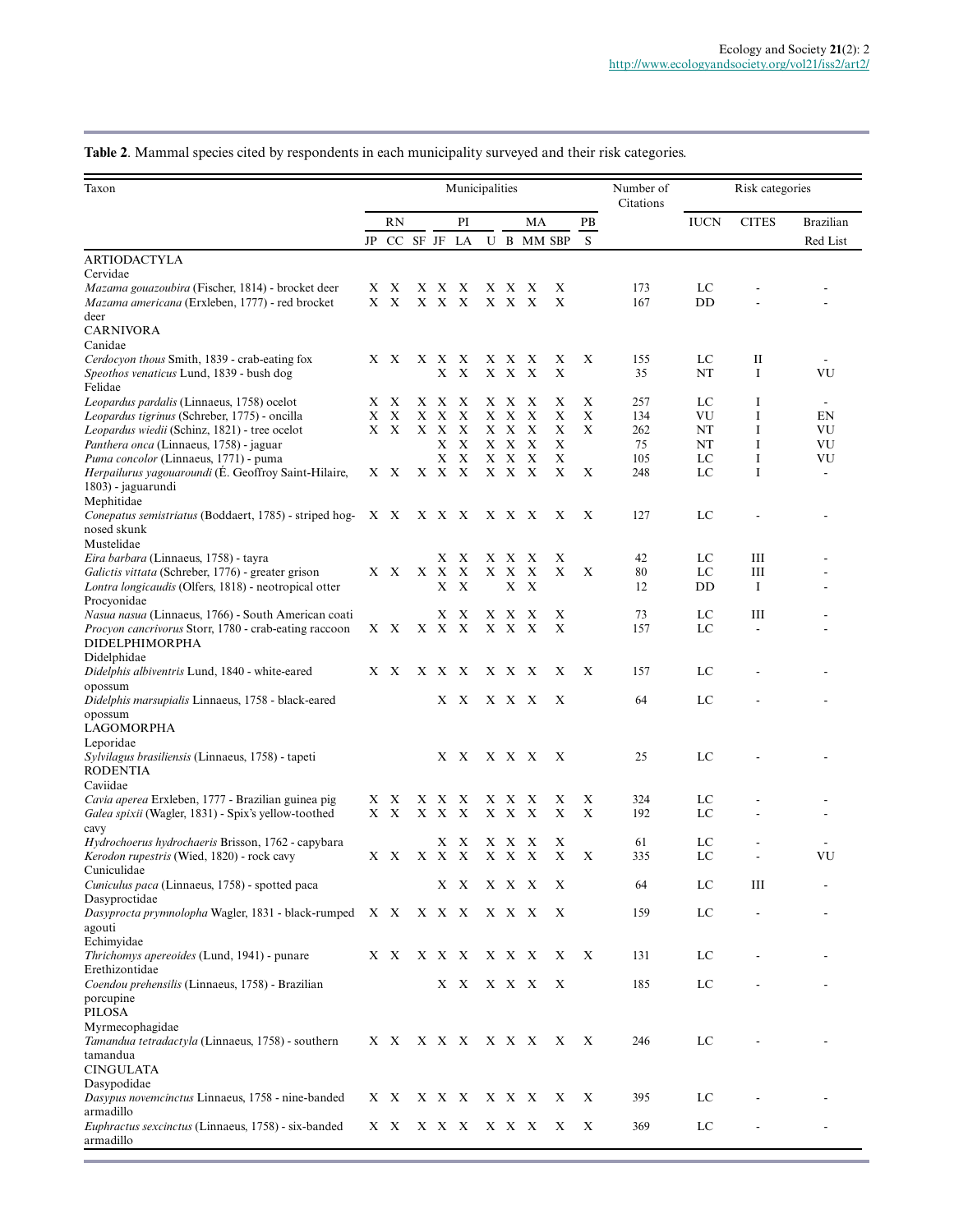opinion of  $62.7\%$  (n = 259) of the respondents, the more sociable and supportive the hunter was, the more consideration and respect he got within the family and among other beneficiaries of the hunt.

When asked about the reasons for preference of wild meat over meat of domestic animals, the majority of respondents ( $n = 254$ , 61.50%) said that the preference for bushmeat today was a matter of taste than for a real need for protein supplementation. Even with some reservations due to cultural issues of food taboos for some wild species, such as armadillos, it was noticed that the majority of respondents ( $n = 388, 94\%$ ) considered all wild meat as noble, clean, and healthy. Although appreciated as local delicacies, six-banded armadillo meat is considered an allergenic food, and it is not advised to be eaten by individuals with health problems such as infections, wounds, venereal diseases, and hepatitis, or during menstruation or pregnancy. This taboo may be linked to the omnivorous and scavenger dietary habits of this species. According to 188 (45.52%) respondents who were farmers and ranchers, the meat of wild mammals is better when compared to farm animals such as cattle, goats, and pigs.

According to the majority of respondents ( $n = 262, 63.4\%$ ), high preference for meat of wild mammal species also extended to individuals who did not hunt, but purchased the meat of these animals. Of the species cited, the majority of respondents ( $n =$ 304, 73.6%) highlighted the distinctive flavor of their meat, especially when prepared with the addition of alcoholic beverages, herbs, fruits, and other spices. The meat could be eaten either grilled, in a soup, fried, baked, or smoked in a handcrafted way.

For all wild mammal species used as food, there is some level of concern regarding conservation. Of these, in addition to being included in the International Union Red List species for Conservation of Nature (IUCN Red List), seven were listed in the Appendices of Convention on International Trade in Endangered Species of Wild Fauna and Flora (CITES 2015) and six species were listed on the Brazilian Red List of threatened fauna (MMA 2014). The species found on the IUCN Red List were in different categories: 24 in "low concern" (LC), 1 in "data deficient" (DD), 1 in "vulnerable" (VU; *Leopardus tigrinus*), and 3 in "nearly threatened" (NT; *Speothos venaticus, Leopardus wiedii*, and *Panthera onca*). As for the species in the Brazilian Red List, five were classified as vulnerable, especially the group of carnivores, and one species was considered endangered (EN; *Leopardus tigrinus*).

# **DISCUSSION**

Our results showed that the consumption of wild mammal meat was the main reason for hunting these animals in the Brazilian semiarid region, because of the 38 species of mammals hunted in the region, 29 (76%) were consumed as a source of protein. This trend has been observed in other studies conducted in the Brazilian semiarid land (Alves et al. 2009, 2012, Pereira and Schiavetti 2010, Barbosa et al. 2011, Melo et al. 2014), but also in other biomes (Bodmer et al. 1997, Lopes and Ferrari 2000, Hanazaki et al. 2009, Dantas-Aguiar et al. 2011, Souza and Alves 2014, Mesquita and Barreto 2015), in which mammals represented the preferred group used as a source of game meat. Still, as shown by other authors, there are other uses of vertebrates in the Caatinga, related to hunting for bushmeat, because byproducts of animals slaughtered for bushmeat such as horns, hides, skulls, and others, are used for other purposes, maximizing the use of local resources (Alves et al. 2012). Other uses of game mammals in the northeastern semiarid region include the breeding of pets, and even the use of their products in folk medicine handicrafts and mystical/religious practices (Alves 2009, Alves et al. 2009, Souto et al. 2011).

Our results confirmed that in the Brazilian semiarid region, wild mammals represented a major source of bushmeat, reflecting a situation that occurs in all Brazilian biomes (Becker 1981, Hanazaki et al. 2009, van Vliet et al. 2014, Mesquita and Barreto 2015). The exploitation of a high proportion (24%) of mammalian species that occur in the Caatinga reinforces the hunting importance of this taxon. Our data suggest that, despite having a lower species richness than in other Brazilian biomes, in the Caatinga, game richness is equal to or greater proportionally. This may be because in this region hunted species are of different sizes, because the larger species are scarce. In other Brazilian biomes, hunting for consumption usually targets large species, particularly in areas of the Atlantic Forest (Cullen et al. 2000, Hanazaki et al. 2009, Souza and Alves 2014) and the Amazon Rainforest (Pezzuti and Chaves 2009, Rosas-Ribeiro et al. 2012).

It was also evident that there were a number of mammalian species  $(n = 15)$  that were exploited in all localities surveyed, indicating the spread of the same uses as protein resource for local communities and geographical continuity in the selection of exploited resources of mammalian fauna in the Brazilian semiarid region. Nevertheless, there was the case of species mentioned in only some states, which resulted in the formation of different groups and subgroups according to the locality studied, as revealed by the similarity analysis. This suggests that variations in the composition of species of mammals in the ecoregions of the Caatinga influences the choice of species hunted. The municipalities studied in the states of Maranhão and Piauí, for example, showed areas of environmental transition between Caatinga and Cerrado, enabling ecological communities of these two biomes to be in contact, increasing the diversity of species in the region, and thus increasing their availability to hunters. This was reflected in the richness of species cited by respondents in these areas and contributed to the greater similarity between them.

Some of the game mammals cited by the respondents, such as *Speothos venaticus*, *Panthera onca*, *Puma concolor*, *Eira barbara*, *Lontra longicaudis*, *Nasua nasua*, *Didelphis marsupialis*, *Hydrochoerus hydrochaeris*, *Cuniculus paca*, and *Coendou prehensilis*, exhibit very different distributions in Brazil (Chiarello et al. 2008, Canale et al. 2012, Carvalho and Gonçalves 2013, Rodrigues et al. 2013). However, in some areas of the Caatinga displaying drier shrubland, such as in the states of Rio Grande do Norte and Paraíba, the records of these species are scarce or very old or these species are considered extinct (Keuroghlian et al. 2012), whereas in more dense, humid areas of the Caatinga, such as in Maranhão and Piauí, these species find refuge areas with different vegetation types of the Caatinga (Bucher 1982, Veloso et al. 1991, Castelletti et al. 2003). Our results reflected this situation because these species were most cited in the locations of Maranhão and Piauí.

These results demonstrated the close relationship that local hunters have with the natural environment in which they live,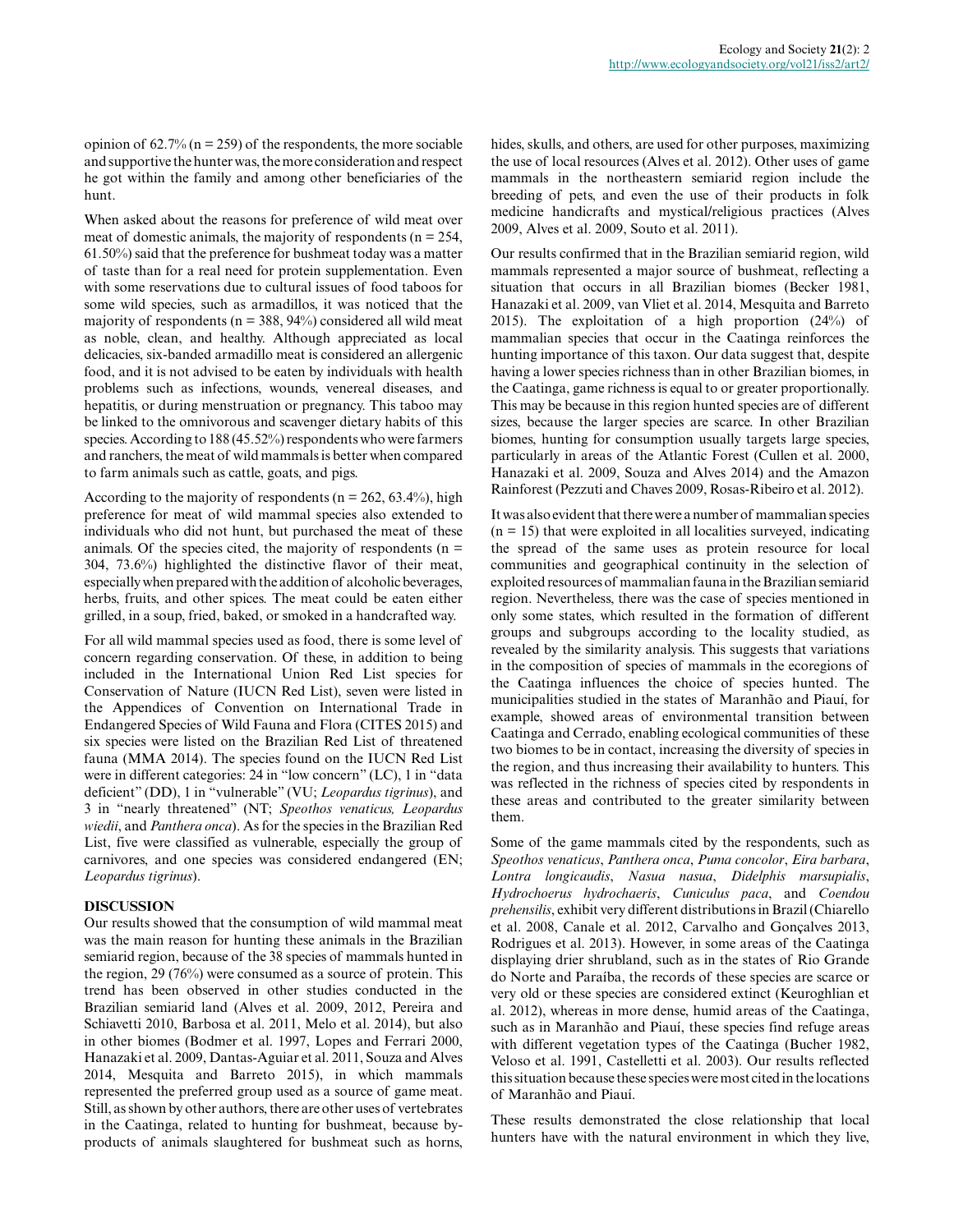exploiting the resources available in the region. The use of local and easily accessible resources is certainly related to historical and cultural aspects, that is, hunting tradition focusing on local species, reflecting the transfer of knowledge from generation to generation. Our results are in agreement with other ethnobotanical and ethnozoological studies that demonstrate that the diversity of animals and plants known and used by human populations can be influenced by the diversity found in the environment (Bennett 1992, Phillips and Gentry 1993, Robinson and Bennett 2004, Alves and Rosa 2006, 2007, 2010). These studies suggest that more easily found animals and plants are more likely to be used by local people, thus increasing the likelihood of these resources to be incorporated into the local culture.

Differences in hunting activities in different habitat types of Caatinga are explained by hunters' cultural preferences. Our results suggest that there is potential to increase hunting in open areas and during dry seasons, although dense vegetation with little anthropogenic disturbance is preferable for hunting specific mammals. Studies have demonstrated that peri-urban hunters commonly recognize different types of habitats for several purposes, and despite hunters' preferences for mature forest, disturbed forest has higher hunting pressure due to proximity of communities and villages, whereas mature and dense forest are more distant (Fa et al. 2002, van Vliet and Nasi 2008, Mesquita and Barreto 2015). Moreover, in the Brazilian semiarid region as well as in several regions of the world, the use of motorized vehicles has been practiced not only by hunters but also by specialized middlemen in the illegal trade of bushmeat, so this contributes to overexploitation of many game species besides deforestation of the remaining vegetation of biomes (Juste et al. 1995, Fa et al. 2006, Di Bitetti et al. 2008, Read et al. 2010, Mockrin et al. 2011). The hunting impacts on wildlife are a complex phenomenon that varies in space and over time, and little is known on the subject (Grignolio et al. 2011). For decades, many target species of hunters have been frugivorous or granivorous, which are important in seed dispersion (Wright et al. 2007). We emphasize that a higher level of accessibility to preserved areas and the use of new technologies has led to a change in the current hunting scenario in the Brazilian Northeast.

It was noticed that the frequency of meat consumption of wild mammals by hunters did not follow a specific pattern, but most ate game meat on a regular basis, every week or every fortnight. Although there is little information about the frequency of the consumption of game meat in northeast Brazil, it is believed that until a few decades ago, many local residents consumed bushmeat almost daily during dry periods, when livestock herds died of thirst and hunger (Leal et al. 2005*b*, Alves et al. 2009). Today, despite the fact that droughts are frequent and continue to decimate herds, improvements in social conditions in the Brazilian semiarid region enables the purchase of domestic animal meat, also at lower prices compared to game meat.

In the areas surveyed, consumption of game mammals is associated with social interactions among hunters, including the sharing of game meat. Similar situations have been reported in other regions of Brazil and the world. Fa et al. (2003) documented the exploitation of wild meat in the world's tropical forests, noting that the sharing of meat between urban hunters was quite

common as a means of socializing. Cullen et al. (2004) observed the effects of hunting in tropical forest fragments in Brazil and found regular social interactions among local hunters. In a study of hunting in a rural settlement in the Mato Grosso Amazon, Brazil, Trinca and Ferrari (2006) found that it is quite common among local hunters to slaughter killed game animals and share the meat, especially for mammals.

Our results show that the preference of wild mammal meat was highlighted as an important incentive for the demand of this product in the areas visited, where it was regarded by hunters as a resource that has flavor, aroma, and distinct nutritional value in relation to other sources of animal protein. Previous studies corroborate this finding. Mbete et al. (2011), for example, pointed out that the taste category and cultural aspects are the most important things that rouse consumption of the main species of cloven-hoof animals, rodents, and primates in the homes of Brazzaville (Congo). Lindsey et al. (2012) reported that in certain urban areas, the preference depending on the taste of meat can be as high as 100% among consumers, encouraging hunters to provide increasing amounts of bushmeat.

Essentially none of the respondents showed any concern for the conservation of mammals hunted in the places visited. This situation is worrisome, because the potential impact that hunting for meat has on wildlife is known (Milner-Gulland and Bennett 2003, Albrechtsen et al. 2007, Care for the Wild International 2007, Esser et al. 2012). According to the IUCN (2008), almost a quarter (22%) of mammalian species in the world are endangered species and 836 (15%) are classified as data deficient (Schipper et al. 2008, Vié et al. 2009), where hunting exerts substantial pressure on mammals.

Although most of the species mentioned in this research are categorized in the Red List as "least concern," it should be considered that at the local level these populations may suffer overexploitation and extinction. In the Caatinga, there are historical accounts of extinctions and eliminations of fauna by excessive hunting. For example, hunting activities for subsistence purposes has almost eradicated the three-banded armadillo *Tolypeutes tricinctus* (Linnaeus, 1758) in the Brazilian semiarid region (IBAMA 2004, Miranda et al. 2014) and the Brazilian tapir *Tapirus terrestris* (Linnaeus, 1758), which is currently considered regionally extinct and possibly nonexistent in this biome since the 1980s (Medici et al. 2012). In addition, the rapid deforestation of the Caatinga biome, increasing urbanization, incorporation of new technologies in hunting activities, and, above all, the continued intensification of illegal exploitation of bushmeat has led to instabilities in the population structure of game animals. This scenario is in concordance with other studies (Milner-Gulland and Bennett 2003, Parliamentary Office of Science and Technology 2005, Bennett et al. 2007, Endo et al. 2010).

Some studies suggest that important game mammals recorded in Caatinga areas, including the brocket deer and red deer, the armadillos such as the nine-banded armadillo (the game species most appreciated by local hunters) and six-banded armadillo, are found in relictual populations in the Brazilian semiarid lands because of hunting pressure that they suffered over the last centuries (Oliveira et al. 2003, Medri et al. 2011, Desbiez et al. 2012). Similarly, *Tamandua tetradactyla* is considered by the hunters of the locations surveyed as a species that is increasingly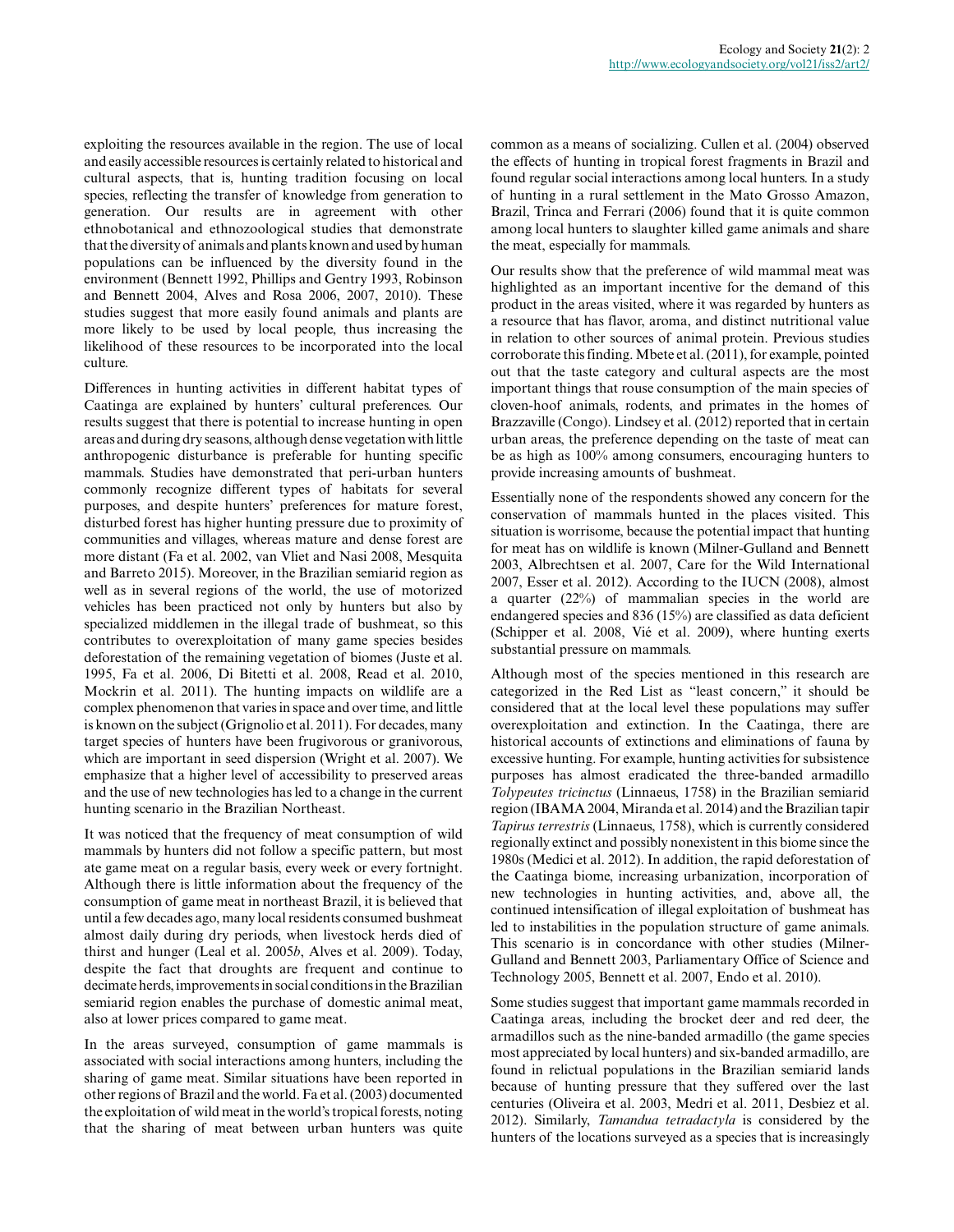hard to find, even on hunting trips with the help of dogs. This was corroborated by Smith (2007), who states that their slow speed and ease of being spotted because of their color and size make for easy capture. Therefore, we can infer that the hunting pressure on these animals is increasing greatly in the Brazilian semiarid area because of the demand for the meat of such animals as well as the use of multiple hunting strategies, with emphasis on the use of firearms and hunting dogs along with motorized transport to the hunting grounds.

Our results indicate that a significant proportion of the mammals that occur in the Caatinga have been exploited as a protein source in the areas surveyed, which is the main reason for hunting in the area. However, it is noteworthy that the killing of wild game during hunting activities is not fully associated with a need for subsistence because hunting is also motivated by recreation, entertainment, trade, or trafficking. In addition, our data indicated that the number of game mammals recorded in this study corresponded to almost all mammals exploited as meat sources in the Brazilian semiarid region and that exploitation was directly associated with species richness in each area, suggesting a greater prevalence of consumption of species endemic to the specified region.

This scenario, associated with several factors that have had an impact on the Caatinga, has caused a population decline of many local species of mammals, and even their extinction, in most of this biome. This situation shows that subsistence hunting in the Brazilian semiarid region, as elsewhere, is influenced by a complex set of biological, socioeconomic, political, and institutional factors that are essential to understand this multidimensional framework for the design of effective conservation solutions. Therefore, the combination of more rigorous supervision by conservation agencies through medium- and long-term campaigns in environmental education and population awareness are immediate strategies to reduce the demand for wildlife.

*Responses to this article can be read online at:* [http://www.ecologyandsociety.org/issues/responses.](http://www.ecologyandsociety.org/issues/responses.php/8358) [php/8358](http://www.ecologyandsociety.org/issues/responses.php/8358)

#### **Acknowledgments:**

*We thank to CNPq/Edital Universal program (476460/2012-3 and 458312/2014-2) for financial support. The last author acknowledges CNPq for awarding Productivity in Research scholarship. Special thanks are due to all interviewees, who kindly shared their knowledge with us.*

#### **LITERATURE CITED**

Ab'Saber, A. N. 1977. Espaços ocupados pela expansão dos climas secos na América do Sul, por ocasião dos períodos glaciais quaternários. *Paleoclimas* 3:1-19.

Albrechtsen, L., D. W. Macdonald, P. J. Johnson, R. Castelo, and J. E. Fa. 2007. Faunal loss from bushmeat hunting: empirical evidence and policy implications in Bioko Island. *Environmental Science & Policy* 10(7-8):654-667. [http://dx.doi.org/10.1016/j.](http://dx.doi.org/10.1016%2Fj.envsci.2007.04.007) [envsci.2007.04.007](http://dx.doi.org/10.1016%2Fj.envsci.2007.04.007) 

Albuquerque, U. P., E. L. Araújo, A. C. A. El-Deir, A. L. A. Lima, A. Souto, B. M. Bezerra, E. M. N. Ferraz, E. M. X. Freire, E. V. S. B. Sampaio, F. M. G. Las-Casas, G. J. B. Moura, G. A. Pereira, J. G. Melo, M. A. Ramos, M. J. N. Rodal, N. Schiel, R. M. Lyra-Neves, R. R. N. Alves, S. M. Azevedo-Júnior, W. R. Telino-Júnior, and W. Severi. 2012. Caatinga revisited: ecology and conservation of an important seasonal dry forest. *Scientific World Journal* 2012 (2012):1-18. [http://dx.doi.org/10.1100/2012/205182](http://dx.doi.org/10.1100%2F2012%2F205182)

Alves, R. R. N. 2009. Fauna used in popular medicine in Northeast Brazil. *Journal of Ethnobiology and Ethnomedicine* 5 (1):1-30. [http://dx.doi.org/10.1186/1746-4269-5-1](http://dx.doi.org/10.1186%2F1746-4269-5-1)

Alves, R. R. N. 2012. Relationships between fauna and people and the role of ethnozoology in animal conservation. *Ethnobiology and Conservation* 1:1-69.

Alves, R. R. N., M. B. R. Gonçalves, and W. L. S. Vieira. 2012. Caça, uso e conservação de vertebrados no semiárido Brasileiro. *Tropical Conservation Science* 5(3):394-416.

Alves, R. R. N., L. E. T. Mendonça, M. V. A. Confessor, W. L. S. Vieira, and L. C. S. Lopez. 2009. Hunting strategies used in the semi-arid region of northeastern Brazil. *Journal of Ethnobiology and Ethnomedicine* 5(12):1-50. [http://dx.doi.org/10.1186/1746-4269-5-12](http://dx.doi.org/10.1186%2F1746-4269-5-12)

Alves, R. R. N., and I. L. Rosa. 2006. From cnidarians to mammals: the use of animals as remedies in fishing communities in NE Brazil. *Journal of Ethnopharmacology* 107(2):259-276. [http://dx.doi.org/10.1016/j.jep.2006.03.007](http://dx.doi.org/10.1016%2Fj.jep.2006.03.007) 

Alves, R. R. N., and I. L. Rosa. 2007. Biodiversity, traditional medicine and public health: where do they meet? *Journal of Ethnobiology and Ethnomedicine* 3:1-14. [http://dx.doi.](http://dx.doi.org/10.1186%2F1746-4269-3-14) [org/10.1186/1746-4269-3-14](http://dx.doi.org/10.1186%2F1746-4269-3-14) 

Alves, R. R. N., and I. L. Rosa. 2010. Trade of animals used in Brazilian traditional medicine: trends and implications for conservation. *Human Ecology* 38(5):691-704. [http://dx.doi.](http://dx.doi.org/10.1007%2Fs10745-010-9352-0) [org/10.1007/s10745-010-9352-0](http://dx.doi.org/10.1007%2Fs10745-010-9352-0)

Alves, R. R. N., and W. M. S. Souto. 2015. Ethnozoology: a brief introduction. *Ethnobiology and Conservation* 4(1):1-13. [http://dx.](http://dx.doi.org/10.15451%2Fec2015-1-4.1-1-13) [doi.org/10.15451/ec2015-1-4.1-1-13](http://dx.doi.org/10.15451%2Fec2015-1-4.1-1-13) 

Andrade-Lima, D. 1982. Present-day forest refuges in northeastern Brazil. Pages 245-251 *in* G. T. Prance, editor. *Biological diversification in the tropics.* Columbia University Press, New York, New York, USA.

Barbosa, J. A. A., V. A. Nobrega, and R. R. N. Alves. 2011. Hunting practices in the semiarid region of Brazil. *Indian Journal of Traditional Knowledge* 10(3):486-490.

Becker, M. 1981. Aspectos da caça em algumas regiões do cerrado de Mato Grosso. *Brasil Florestal* 11(47):51-63.

Bennett, J. 1992. A glut of gibbons in Sarawak — is rehabilitation the answer? *Oryx* 26(3):157-164. [http://dx.doi.org/10.1017/](http://dx.doi.org/10.1017%2FS0030605300023590) [S0030605300023590](http://dx.doi.org/10.1017%2FS0030605300023590) 

Bennett, E. L., E. Blencowe, K. Brandon, D. Brown, R. W. Burn, G. Cowlishaw, G. Davies, H. Dublin, J. E. Fa, E. J. Milner-Gulland, J. G. Robinson, J. M. Rowcliffe, F. M. Underwood, and D. S. Wilkie. 2007. Hunting for consensus: reconciling bushmeat harvest, conservation, and development policy in West and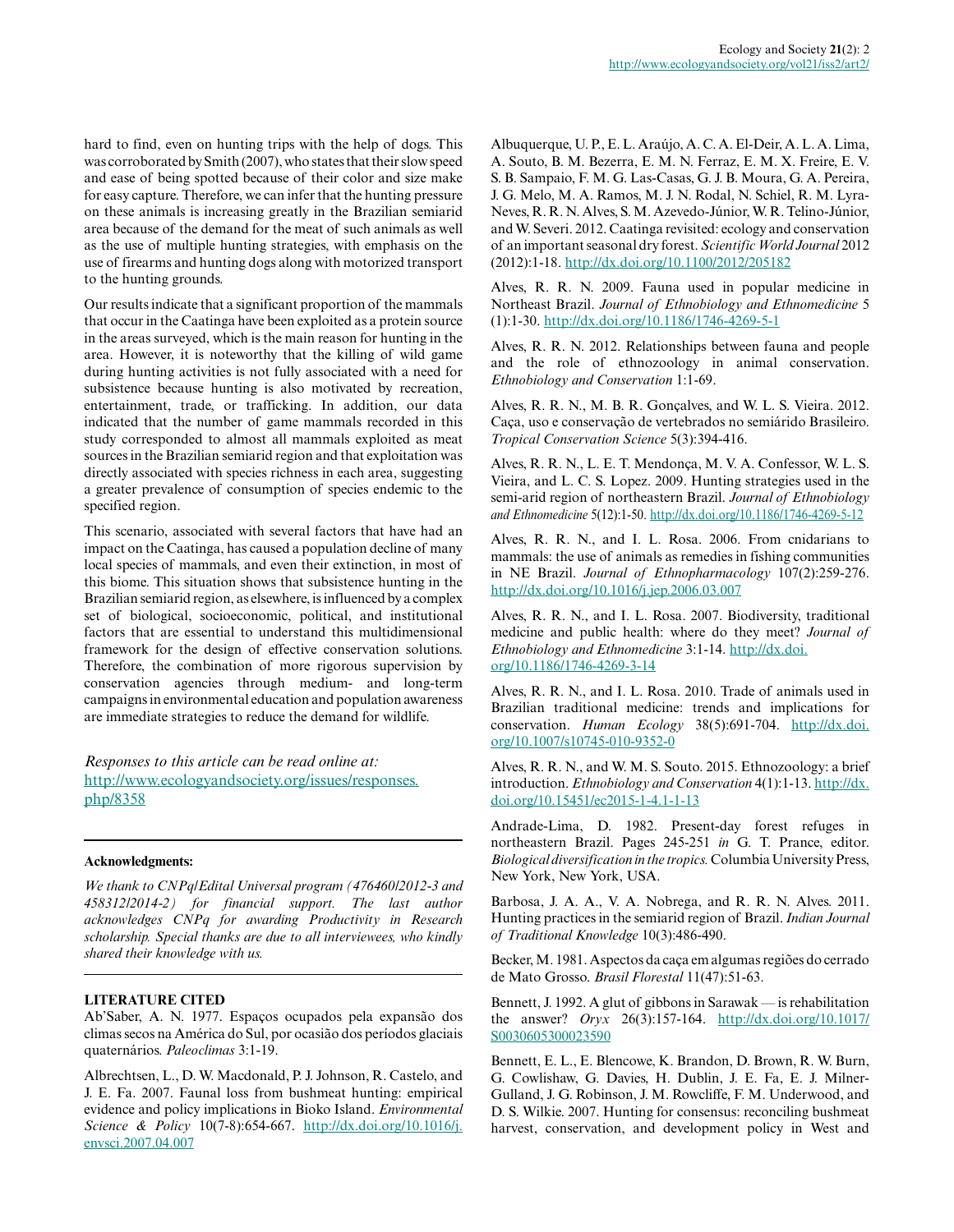Central Africa. *Conservation Biology* 21(3):884-887. [http://dx.](http://dx.doi.org/10.1111%2Fj.1523-1739.2006.00595.x) [doi.org/10.1111/j.1523-1739.2006.00595.x](http://dx.doi.org/10.1111%2Fj.1523-1739.2006.00595.x)

Bodmer, R. E., J. F. Eisenberg, and K. H. Redford. 1997. Hunting and the likelihood of extinction of Amazonian mammals. *Conservation Biology* 11(2):460-466. [http://dx.doi.org/10.1046/](http://dx.doi.org/10.1046%2Fj.1523-1739.1997.96022.x) [j.1523-1739.1997.96022.x](http://dx.doi.org/10.1046%2Fj.1523-1739.1997.96022.x)

Bucher, E. H. 1982. Chaco and Caatinga-South American arid savannas, woodlands and thickets. Pages 48-79 *in* B. J. Huntey and B. H. Walther, editors. *Ecology of tropical savannas.* Springer-Verlag, Berlin, Germany. [http://dx.doi.org/10.1007/978-3-642-68786-0\\_4](http://dx.doi.org/10.1007%2F978-3-642-68786-0_4)

Canale, G. R., C. A. Peres, C. E. Guidorizzi, C. A. F. Gatto, and M. C. M. Kierulff. 2012. Pervasive defaunation of forest remnants in a tropical biodiversity hotspot. *PloS ONE* 7(8):e41671. [http://](http://dx.doi.org/10.1371%2Fjournal.pone.0041671) [dx.doi.org/10.1371/journal.pone.0041671](http://dx.doi.org/10.1371%2Fjournal.pone.0041671)

Care for the Wild International. 2007. *Going to pot: the neotropical bushmeat crisis and its impact on primate populations.* First edition. Care for the Wild International, Kingsfold, UK and and Pro Wildlife, Munich, Germany.

Carvalho Jr, E. A. R., and R. Gonçalves. 2013. Factors affecting big cat hunting in Brazilian protected areas. *Tropical Conservation Science* 6(2):303-310.

Castelletti, C. H. M., A. M. M. Santos, M. Tabarelli, and J. M. C. Silva. 2003. Quanto ainda resta da Caatinga? Uma estimativa preliminar. Pages 91-100 *in* I. R. Leal, M. Tabarelli, and J. M. C. Silva, editors. *Ecologia e Conservação da Caatinga.* Universidade da UFPE, Recife, Brasil.

Chiarello, A. G., L. M. S. Aguiar, R. Cerqueira, F. R. Melo, F. H. G. Rodrigues, and V. M. Silva. 2008. Mamíferos Ameaçados de Extinção no Brasil. Pages 681-702 *in* A. B. M. Machado, G. M. Drummond, and A. P. Paglia, editors. *Livro Vermelho da Fauna Brasileira Ameaçada de Extinção.* Ministério do Meio Ambiente/ Fundação Biodiversitas, Brasília and Belo Horizonte, Brazil.

Clarke, K. R., and R. N. Gorley. 2006. *PRIMER v6: User Manual/ Tutorial.* PRIMER-E, Plymouth, UK.

Colwell, R. 2009. *EstimateS: statistical estimation of species richness and shared species from samples v8: User's guide and application.* [online] URL: [http://viceroy.eeb.uconn.edu/estimates/](http://viceroy.eeb.uconn.edu/estimates/EstimateSPages/EstSUsersGuide/EstimateSUsersGuide.htm) [EstimateSPages/EstSUsersGuide/EstimateSUsersGuide.htm](http://viceroy.eeb.uconn.edu/estimates/EstimateSPages/EstSUsersGuide/EstimateSUsersGuide.htm)

Convention on International Trade in Endangered Species of Wild Fauna and Flora (CITES). 2015. *Checklist of CITES species.* CITES, Geneva, Switzerland. [online] URL: [http://checklist.cites.](http://checklist.cites.org/#/en) [org/#/en](http://checklist.cites.org/#/en) 

Costa, R. C., F. Soares Araújo, and L. W. Lima-Verde. 2007. Flora and life-form spectrum in an area of deciduous thorn woodland (caatinga) in northeastern, Brazil. *Journal of Arid Environments* 68(2):237-247. [http://dx.doi.org/10.1016/j.jaridenv.2006.06.003](http://dx.doi.org/10.1016%2Fj.jaridenv.2006.06.003) 

Cullen Jr, L., R. E. Bodmer, and C. V. Pádua. 2000. Effects of hunting in habitat fragments of the Atlantic forests, Brazil. *Biological Conservation* 95(1):49-56. [http://dx.doi.org/10.1016/](http://dx.doi.org/10.1016%2Fs0006-3207%2800%2900011-2) [s0006-3207\(00\)00011-2](http://dx.doi.org/10.1016%2Fs0006-3207%2800%2900011-2)

Cullen Jr, L., R. E. Bodmer, C. V. Padua, and J. D. Ballou. 2004. Mammalian densities and species extinctions in Atlantic Forest fragments: the need for population management. Pages 211–226 *in* K. M. Silvius, R. E. Bodmer, and J. M. V. Fragoso, editors. *People in nature: wildlife conservation in South and Central America.* Columbia University Press, New York, New York, USA.

Dantas-Aguiar, P. R., R. M. Barreto, D. Santos-Fita, and E. B. Santos. 2011. Hunting activities and wild fauna use: a profile of Queixo D'antas Community, Campo Formoso, Bahia, Brazil. *Bioremediation, Biodiversity and Bioavailability* 5(1):34-43.

Desbiez, A. L. J., A. Keuroghlian, B. de Mello Beisiegel, E. P. Medici, A. Gatti, A. R. M. Pontes, C. B. Campos, C. F. Tófoli, E. A. M. Júnior, and F. C. Azevedo. 2012. Avaliação do risco de extinção do cateto *Pecari tajacu* Linnaeus, 1758, no Brasil. *Biodiversidade Brasileira* 1:74-83.

Di Bitetti, M. S., A. Paviolo, C. A. Ferrari, C. De Angelo, and Y. Di Blanco. 2008. Differential responses to hunting in two sympatric species of brocket deer (*Mazama americana* and *M. nana*). *Biotropica* 40(5):636-645. [http://dx.doi.org/10.1111/](http://dx.doi.org/10.1111%2Fj.1744-7429.2008.00413.x) [j.1744-7429.2008.00413.x](http://dx.doi.org/10.1111%2Fj.1744-7429.2008.00413.x)

Elliott, J., R. Grahn, G. Sriskanthan, and C. Arnold. 2002. *Wildlife and poverty study.* Livestock and Wildlife Advisory Group, London, UK.

Endo, W., C. A. Peres, E. Salas, S. Mori, J.-L. Sanchez-Vega, G. H. Shepard, V. Pacheco, and D. W. Yu. 2010. Game vertebrate densities in hunted and nonhunted forest sites in Manu National Park, Peru. *Biotropica* 42(2):251-261. [http://dx.doi.org/10.1111/](http://dx.doi.org/10.1111%2Fj.1744-7429.2009.00546.x) [j.1744-7429.2009.00546.x](http://dx.doi.org/10.1111%2Fj.1744-7429.2009.00546.x)

Esser, H. J., Y. Liefting, R. Kays, and P. A. Jansen. 2012. A record of striped hog-nosed skunk *Conepatus semistriatus* in central Panama, between two known sub-ranges. *Small Carnivore Conservation* 47:62-64.

Fa, J. E., D. Currie, and J. Meeuwig. 2003. Bushmeat and food security in the Congo Basin: linkages between wildlife and people's future. *Environmental Conservation* 30(1):71-78. [http://](http://dx.doi.org/10.1017%2Fs0376892903000067) [dx.doi.org/10.1017/s0376892903000067](http://dx.doi.org/10.1017%2Fs0376892903000067)

Fa, J. E., C. A Peres, and J. Meeuwig. 2002. Bushmeat exploitation in tropical forests: an intercontinental comparison. *Conservation Biology* 16(1):232-237. [http://dx.doi.org/10.1046/j.1523-1739.2002.00275.](http://dx.doi.org/10.1046%2Fj.1523-1739.2002.00275.x) [x](http://dx.doi.org/10.1046%2Fj.1523-1739.2002.00275.x) 

Fa, J. E., S. Seymour, J. Dupain, R. Amin, L. Albrechtsen, and D. Macdonald. 2006. Getting to grips with the magnitude of exploitation: bushmeat in the Cross-Sanaga rivers region, Nigeria and Cameroon. *Biological Conservation* 129(4):497-510. [http://](http://dx.doi.org/10.1016%2Fj.biocon.2005.11.031) [dx.doi.org/10.1016/j.biocon.2005.11.031](http://dx.doi.org/10.1016%2Fj.biocon.2005.11.031) 

Fernandes-Ferreira, H., S. V. Mendonça, C. Albano, F. S. Ferreira, and R. R. N. Alves. 2012. Hunting, use and conservation of birds in Northeast Brazil. *Biodiversity and Conservation* 21 (1):221-244. [http://dx.doi.org/10.1007/s10531-011-0179-9](http://dx.doi.org/10.1007%2Fs10531-011-0179-9) 

Gotelli, N. J., and R. K. Colwell. 2001. Quantifying biodiversity: procedures and pitfalls in the measurement and comparison of species richness. *Ecology Letters* 4(4):379-391. [http://dx.doi.](http://dx.doi.org/10.1046%2Fj.1461-0248.2001.00230.x) [org/10.1046/j.1461-0248.2001.00230.x](http://dx.doi.org/10.1046%2Fj.1461-0248.2001.00230.x)

Grignolio, S., E. Merli, P. Bongi, S. Ciuti, and M. Apollonio. 2011. Effects of hunting with hounds on a non-target species living on the edge of a protected area. *Biological Conservation* 144 (1):641-649. [http://dx.doi.org/10.1016/j.biocon.2010.10.022](http://dx.doi.org/10.1016%2Fj.biocon.2010.10.022)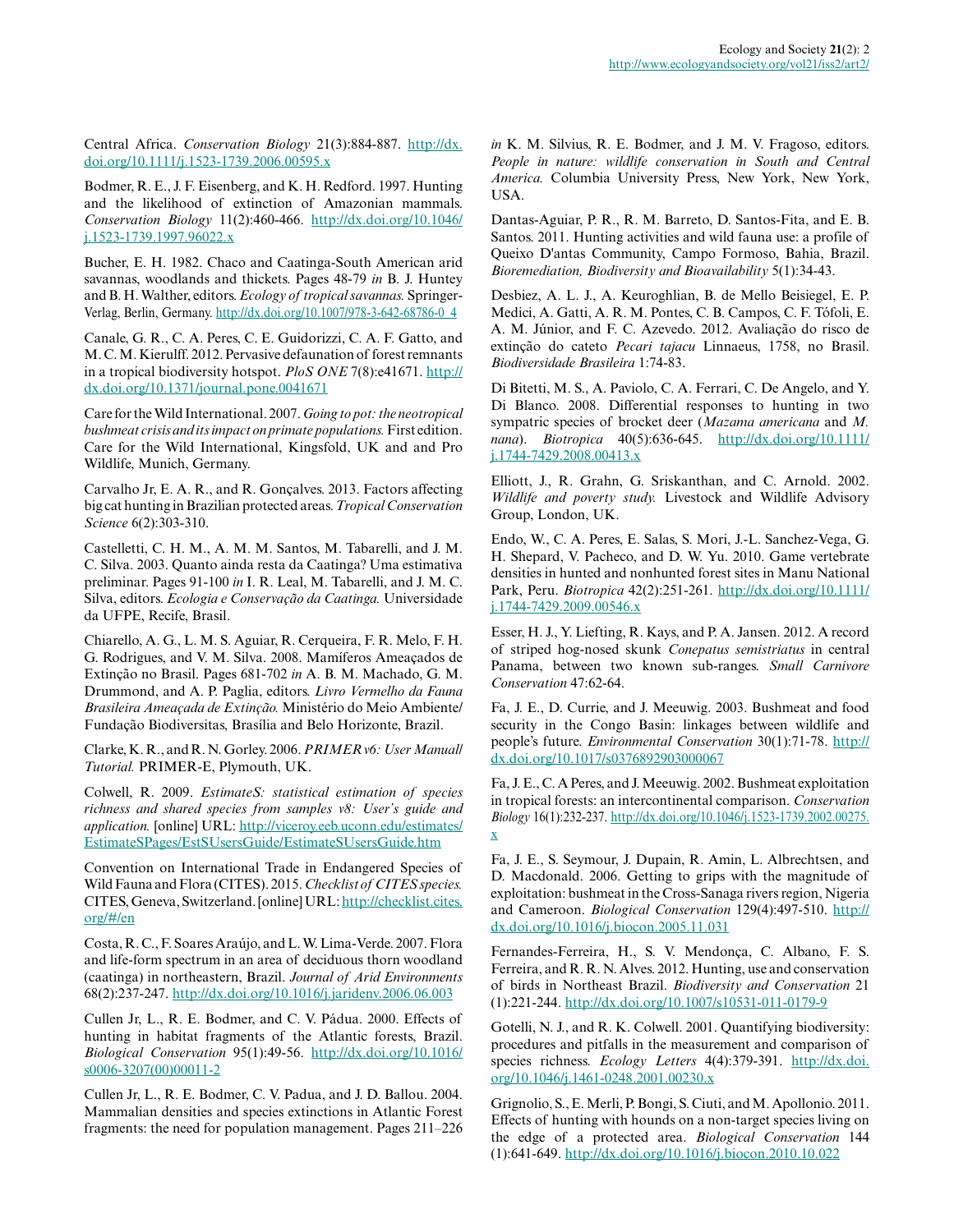Hanazaki, N., R. R. N. Alves, and A. Begossi. 2009. Hunting and use of terrestrial fauna used by Caiçaras from the Atlantic Forest coast (Brazil). *Journal of Ethnobiology and Ethnomedicine* 5:1-36. [http://dx.doi.org/10.1186/1746-4269-5-36](http://dx.doi.org/10.1186%2F1746-4269-5-36) 

Hays, T. E. 1983. Ndumba folk biology and general principles of ethnobotanical classification and nomenclature. *American Anthropologist* 85:592-611. [http://dx.doi.org/10.1525/](http://dx.doi.org/10.1525%2Faa.1983.85.3.02a00050) [aa.1983.85.3.02a00050](http://dx.doi.org/10.1525%2Faa.1983.85.3.02a00050)

Huntington, H. P. 2000. Using traditional ecological knowledge in science: methods and applications. *Ecological Applications* 10 (5):1270-1274. [http://dx.doi.org/10.1890/1051-0761\(2000\)010\[1270:](http://dx.doi.org/10.1890%2F1051-0761%282000%29010%5B1270%3Autekis%5D2.0.co%3B2) [utekis\]2.0.co;2](http://dx.doi.org/10.1890%2F1051-0761%282000%29010%5B1270%3Autekis%5D2.0.co%3B2) 

Instituto Brasileiro do Meio Ambiente e dos Recursos Naturais Renováveis (IBAMA). 2004. Análise Integrada. Pages 1-136 *in* C. E. Brasil, editor. *Estudo de Impacto Ambiental Projeto de Integração do Rio São Francisco com Bacias Hidrográficas do Nordeste Setentrional.* IBAMA, Brasília, DF, Brasil.

International Union for the Conservation of Nature (IUCN). 2008. *Mammals.* IUCN Red List of Threatened Species, Cambridge, UK. [online] URL: [http://www.iucnredlist.org/](http://www.iucnredlist.org/mammals) [mammals](http://www.iucnredlist.org/mammals)

Juste, J., J. E. Fa, J. P. Del Val, and J. Castroviejo. 1995. Market dynamics of bushmeat species in Equatorial Guinea. *Journal of Applied Ecology* 32(3):454-467. [http://dx.doi.org/10.2307/2404644](http://dx.doi.org/10.2307%2F2404644) 

Keuroghlian, A., A. L. J. Desbiez, B. B. de Mello, E. P. Medici, A. Gatti, P. A. R. M., C. B. Campos, C. F. Tófoli, E. A. Moraes Júnior, F. C. Azevedo, G. M. Pinho, J. L. P. Cordeiro, T. S. Santos Junior, A. A. Morais, P. R. Mangini, K. Flesher, L. F. Rodrigues, and L. B. Almeida. 2012. Avaliação do risco de extinção do queixada *Tayassu pecari* Link, 1795, no Brasil. *Biodiversidade Brasileira* 1(3):84-102.

Klink, C. A., and R. B. Machado. 2005. Conservation of the Brazilian cerrado. *Conservation Biology* 19(3):707-713. [http://dx.](http://dx.doi.org/10.1111%2Fj.1523-1739.2005.00702.x) [doi.org/10.1111/j.1523-1739.2005.00702.x](http://dx.doi.org/10.1111%2Fj.1523-1739.2005.00702.x)

Leal, I. R., J. M. C. Da Silva, M. Tabarelli, and T. E. Lacher Jr. 2005*a.* Mudando o curso da conservação da biodiversidade na Caatinga do Nordeste do Brasil. *Megadiversidade* 1(1):139-146.

Leal, I. R., J. M. C. Da Silva, M. Tabarelli, and T. E. Lacher Jr. 2005*b.* Changing the course of biodiversity conservation in the Caatinga of northeastern Brazil. *Conservation Biology* 19 (3):701-706. [http://dx.doi.org/10.1111/j.1523-1739.2005.00703.x](http://dx.doi.org/10.1111%2Fj.1523-1739.2005.00703.x)

Lindsey, P., G. Balme, M. Becker, C. Begg, C. Bento, C. Bocchino, A. Dickman, R. Diggle, H. Eves, P. Henschel, D. Lewis, K. Marnewick, J. Mattheus, J. W. Mcnutt, R. McRobb, N. Midlane, J. Milanzi, R. Morley, M. Murphree, P. Nyoni, V. Opyene, J. Phadima, N. Purchase, D. Rentsch, C. Roche, J. Shaw, H. van der Westhuizen, N. van Vliet, and P. Zisadza. 2012. Illegal hunting and the bush-meat trade in Savanna Africa: drivers, impacts and solutions to address the problem. Panthera/Zoological Society of London/Wildlife Conservation Society, New York, New York, USA.

Lopes, M. A., and S. F. Ferrari. 2000. Effects of human colonization on the abundance and diversity of mammals in eastern Brazilian Amazonia. *Conservation Biology* 14 (6):1658-1665.

Magurran, A. E. 2011. *Medindo a diversidade biológica.* Editora UFPR, Curitiba, Brazil.

Marques, J. G. W. 2002. O olhar (des)multiplicado. O papel do interdisciplinar e do qualitativo na pesquisa etnobiológica e etnoecológica. Pages 31-46 *in* M. C. M. Amorozo, L. C. Mingg, and S. M. P. Silva, editors. *Métodos de coleta e análise de dados em etnobiologia, etnoecologia e disciplinas correlatas.* UNESP/ CNPq, Rio Claro, Brasil.

Mbete, R. A., H. Banga-Mboko, P. Racey, A. Mfoukou-Ntsakala, I. Nganga, C. Vermeulen, J. L. Doucet, J. L. Hornick and P. Leroy. 2011. Household bushmeat consumption in Brazzaville, the Republic of the Congo. *Tropical Conservation Science* 4 (2):187-202.

Medici, E. P., K. Flesher, B. M. Beisiegel, A. Keuroghlian, A. L. J. Desbiez, A. Gatti, A. R. M. Pontes, C. B. Campos, C. F. Tófoli, E. A. Moraes Júnior, F. C. Azevedo, G. M. Pinho, J. L. P. Cordeiro, T. S. Santos Júnior, A. A. Morais, P. R. Mangini, L. F. Rodrigues, and L. B. Almeida. 2012. Avaliação do risco de extinção da anta brasileira *Tapirus terrestris* Linnaeus, 1758, no Brasil. *Biodiversidade Brasileira* 1:103-116.

Medri, Í. M., G. M. Mourão, and F. H. G. Rodrigues. 2011. Ordem Cingulata. Pages 75-84 *in* N. R. Reis, A. L. Peracchi, W. A. Pedro, and I. P. Lima, editors. *Mamíferos do Brasil.* Universidade Estadual de Londrina, Londrina, Paraná, Brasil.

Melo, R. S., O. C. Silva, A. Souto, R. R. N. Alves, and N. Schiel. 2014. The role of mammals in local communities living in conservation areas in the Northeast of Brazil: an ethnozoological approach. *Tropical Conservation Science* 7(3):423-439.

Meserve, P. 2007. Zoogeography of South America. Pages 112– 132 *in* A. Orme, editor. *Physical geography of South America.* Oxford University Press, Oxford, UK.

Mesquita, G. P., and G. P. Barreto. 2015. Evaluation of mammals hunting in indigenous and rural localities in Eastern Brazilian Amazon. *Ethnobiology and Conservation* 4:1-14. [http://dx.doi.](http://dx.doi.org/10.15451/ec2015-1-4.2-1-14) [org/10.15451/ec2015-1-4.2-1-14](http://dx.doi.org/10.15451/ec2015-1-4.2-1-14) 

Milner-Gulland, E. J., and E. L. Bennett. 2003. Wild meat: the bigger picture. *Trends in Ecology & Evolution* 18(7):351-357. [http://dx.doi.org/10.1016/S0169-5347\(03\)00123-X](http://dx.doi.org/10.1016/S0169-5347(03)00123-X) 

Ministério do Meio Ambiente (MMA). 2014. Espécies ameaçadas - lista 2014. MMA, Brasilia, Brazil. [online] URL: [http://www.icmbio.gov.br/portal/biodiversidade/fauna-brasileira/](http://www.icmbio.gov.br/portal/biodiversidade/fauna-brasileira/lista-de-especies.html) [lista-de-especies.html](http://www.icmbio.gov.br/portal/biodiversidade/fauna-brasileira/lista-de-especies.html) 

Miranda, C. L., and G. D. S. Alencar. 2007. Aspectos da atividade de caça no Parque Nacional Serra da Capivara, estado do Piauí, Brasil. *Natureza & Conservação* 5(1):27-34.

Miranda, F., N. Moraes-Barros, M. Superina, and A. M. Abba. 2014. *Tolypeutes tricinctus.* IUCN Red List of Threatened Species, Cambridge, UK. [online] URL: [http://www.iucnredlist.](http://www.iucnredlist.org/details/21975/0) [org/details/21975/0](http://www.iucnredlist.org/details/21975/0)

Mockrin, M. H., R. F. Rockwell, K. H. Redford and N. S. Keuler. 2011. Effects of landscape features on the distribution and sustainability of ungulate hunting in northern Congo. *Conservation Biology* 25(3):514-525. [http://dx.doi.org/10.1111/](http://dx.doi.org/10.1111%2Fj.1523-1739.2011.01660.x) [j.1523-1739.2011.01660.x](http://dx.doi.org/10.1111%2Fj.1523-1739.2011.01660.x)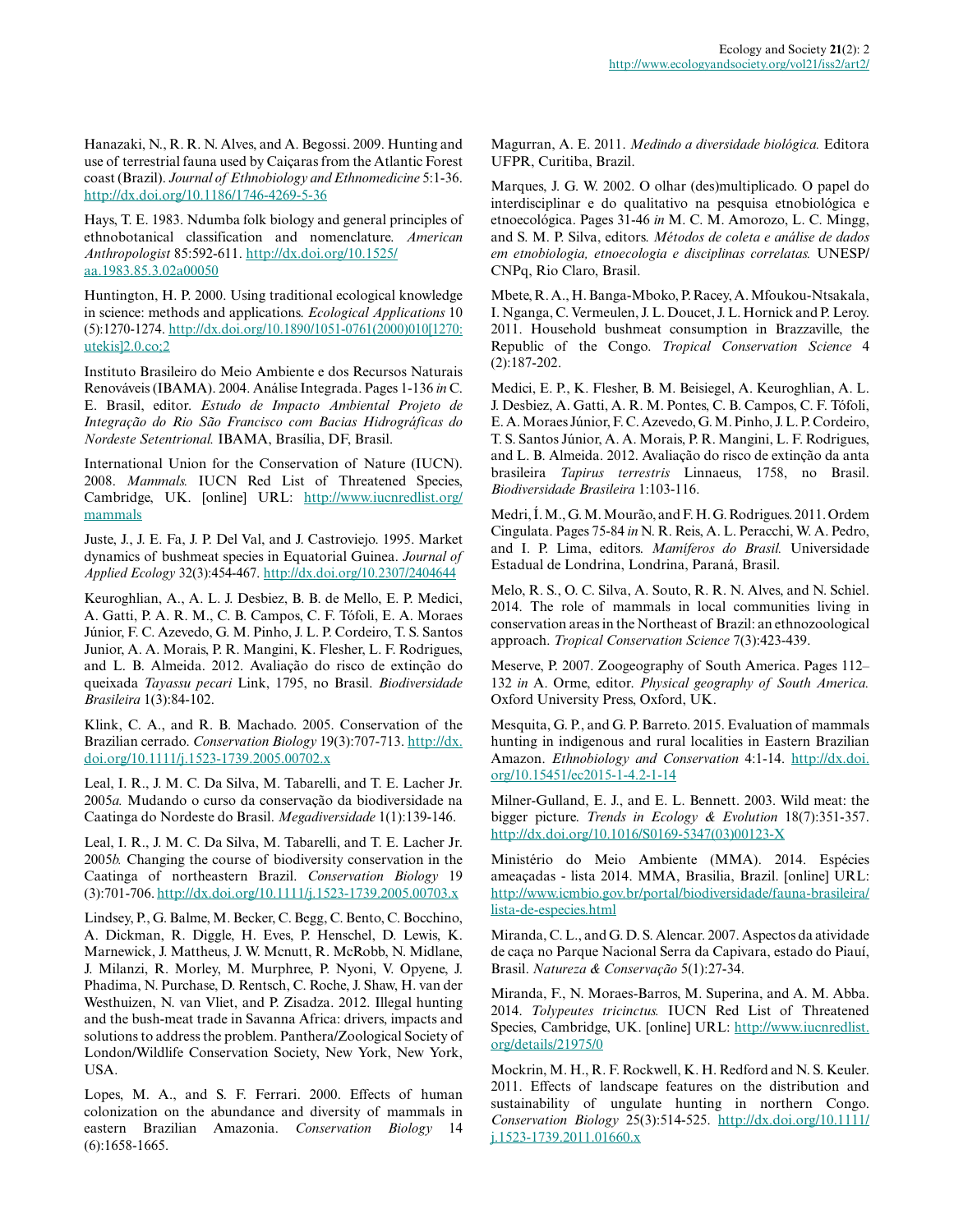Myers, N., R. A. Mittermeier, C. G. Mittermeier, G. A. B. da Fonseca, and J. Kent. 2000. Biodiversity hotspots for conservation priorities. *Nature* 403:853-858. [http://dx.doi.org/10.1038/35002501](http://dx.doi.org/10.1038%2F35002501) 

Oliveira, J. A., P. R. Gonçalves, and C. R. Bonvicino. 2003. Mamíferos da Caatinga. Pages 275-302 *in* I. R. Leal, M. Tabarelli, and J. M. C. Silva, editors. *Ecologia e Conservação da Caatinga.* Universitária da UFPE, Recife, Brasil.

Parliamentary Office of Science and Technology. 2005. The bushmeat trade. *POSTnote* 236:1-4

Pereira, J. P. R., and A. Schiavetti. 2010. Conhecimentos e usos da fauna cinegética pelos caçadores indígenas "Tupinambá de Olivença" (Bahia). *Biota Neotropica* 10(1):175-183. [http://dx.doi.](http://dx.doi.org/10.1590%2Fs1676-06032010000100018) [org/10.1590/s1676-06032010000100018](http://dx.doi.org/10.1590%2Fs1676-06032010000100018)

Pezzuti, J., and R. P. Chaves. 2009. Etnografia e manejo de recursos naturais pelos índios Deni, Amazonas, Brasil. *Acta Amazonica* 39(1):121-138. [http://dx.doi.org/10.1590/](http://dx.doi.org/10.1590%2Fs0044-59672009000100013) [s0044-59672009000100013](http://dx.doi.org/10.1590%2Fs0044-59672009000100013) 

Phillips, O., and A. H. Gentry. 1993. The useful plants of Tambopata, Peru: I. Statistical hypotheses tests with a new quantitative technique. *Economic Botany* 47(1):15-32. [http://dx.](http://dx.doi.org/10.1007%2FBF02862203) [doi.org/10.1007/BF02862203](http://dx.doi.org/10.1007%2FBF02862203)

Posey, D. A. 1986. Introdução a Etnobiologia: teoria e prática. *Suma Etnológica Brasileira* 1:15-25.

Prance, G. T. 1987. Vegetation. Pages 28-44 *in* T. C. Whitmore and G. T. Prance, editors. *Biogeography and quaternary history in tropical America.* Oxford Science Publications, Oxford, UK.

Read, J. M., J. M. V. Fragoso, K. M. Silvius, J. Luzar, H. Overman, A. Cummings, S. T. Giery, and L. F. Oliveira. 2010. Space, place, and hunting patterns among indigenous peoples of the Guyanese Rupununi region. *Journal of Latin American Geography* 9 (3):213-243. [http://dx.doi.org/10.1353/lag.2010.0030](http://dx.doi.org/10.1353%2Flag.2010.0030)

Robinson, J. G., and E. L. Bennett. 2004. Having your wildlife and eating it too: an analysis of hunting sustainability across tropical ecosystems. *Animal Conservation* 7(4):397-408. [http://dx.](http://dx.doi.org/10.1017%2Fs1367943004001532) [doi.org/10.1017/s1367943004001532](http://dx.doi.org/10.1017%2Fs1367943004001532)

Rodrigues, L. A., C. Leuchtenberger and V. C. F. da Silva. 2013. Avaliação do risco de extinção da ariranha *Pteronura brasiliensis* (Zimmermann, 1780) no Brasil. *Biodiversidade Brasileira* 3 (1):228-239.

Rodrigues, M. T. 1996. Lizards, snakes, and amphisbaenians from the quaternary sand dunes of the middle Rio São Francisco, Bahia, Brazil. *Journal of Herpetology* 30(4):513-523. [http://dx.](http://dx.doi.org/10.2307%2F1565694) [doi.org/10.2307/1565694](http://dx.doi.org/10.2307%2F1565694) 

Rosas-Ribeiro, P. F., F. C. W. Rosas and J. Zuanon. 2012. Conflict between fishermen and giant otters *Pteronura brasiliensis* in Western Brazilian Amazon. *Biotropica* 44(3):437-444. [http://dx.](http://dx.doi.org/10.1111%2Fj.1744-7429.2011.00828.x) [doi.org/10.1111/j.1744-7429.2011.00828.x](http://dx.doi.org/10.1111%2Fj.1744-7429.2011.00828.x)

Sampaio, E. V. S. B. 1995. Overview of the Brazilian caatinga. Pages 35-63 *in* S. H. Bullock, H. A. Mooney, and E. Medina, editors. *Seasonally dry tropical forests.* Cambridge University Press, Cambridge, UK. [http://dx.doi.org/10.1017/cbo9780511753398.003](http://dx.doi.org/10.1017%2Fcbo9780511753398.003)

Schipper, J., J. Chanson, F. Chiozza, N. A. Cox, M. Hoffmann, V. Katariya, J. Lamoreux, A. S. L. Rodrigues, S. N. Stuart, H. J. Temple, J. Baillie, L. Boitani, T. E. Lacher Jr, R. A. Mittermeier, A. T. Smith, D. Absolon, J. M. Aguiar, G. Amori, N. Bakkour, R. Baldi, R. J. Berridge, J. Bielby, P. A. Black, J. J. Blanc, T. M. Brooks, J. A. Burton, T. M. Butynski, G. Catullo, R. Chapman, Z. Cokeliss, B. Collen, J. Conroy, J. G. Cooke, G. A. B. Fonseca, A. E. Derocher, H. T. Dublin, J. W. Duckworth, L. Emmons, R. H. Emslie, M. Festa-Bianchet, M. Foster, S. Foster, D. L. Garshelis, C. Gates, M. Gimenez-Dixon, S. Gonzalez, J. F. Gonzalez-Maya, T. C. Good, G. Hammerson, P. S. Hammond, D. Happold, M. Happold, J. Hare, R. B. Harris, C. E. Hawkins, M. Haywood, L. R. Heaney, S. Hedges, K. M. Helgen, C. Hilton-Taylor, S. A. Hussain, N. Ishii, T. A. Jefferson, R. K. B. Jenkins, C. H. Johnston, M. Keith, J. Kingdon, D. H. Knox, K. M. Kovacs, P. Langhammer, K. Leus, R. Lewison, G. Lichtenstein, L. F. Lowry, Z. Macavoy, G. M. Mace, D. P. Mallon, M. Masi, M. W. McKnight, R. A. Medellín, P. Medici, G. Mills, P. D. Moehlman, S. Molur, A. Mora, K. Nowell, J. F. Oates, W. Olech, W. R. L. Oliver, M. Oprea, B. D. Patterson, W. F. Perrin, B. A. Polidoro, C. Pollock, A. Powel, Y. Protas, P. Racey, J. Ragle, P. Ramani, G. Rathbun, R. R. Reeves, S. B. Reilly, J. E. Reynolds II, C. Rondinini, R. G. Rosell-Ambal, M. Rulli, A. B. Rylands, S. Savini, C. J. Schank, W. Sechrest, C. Self-Sullivan, A. Shoemaker, C. Sillero-Zubiri, N. De Silva, D. E. Smith, C. Srinivasulu, P. J. Stephenson, N. van Strien, B. K. Talukdar, B. L. Taylor, R. Timmins, D. G. Tirira, M. F. Tognelli, K. Tsytsulina, L. M. Veiga, J.-C. Vié, E. A. Williamson, S. A. Wyatt, Y. Xie, and B. E. Young. 2008. The status of the world's land and marine mammals: diversity, threat, and knowledge. *Science* 322(5899):225-230. [http://dx.doi.org/10.1126/science.1165115](http://dx.doi.org/10.1126%2Fscience.1165115)

Silvius, K. M., R. E. Bodmer, and J. M. V. Fragoso. 2004. *People in nature: wildlife conservation in South and Central America.* Columbia University Press, New York, New York, USA.

Smith, P. 2007. Southern Tamandua: *Tamandua tetradactyla* (Linnaeus, 1758). *FAUNA Paraguay Handbook of the Mammals of Paraguay* 3:1-15.

Souto, W. M. S., J. S. Mourão, R. R. D. Barboza, and R. R. N. Alves. 2011. Parallels between zootherapeutic practices in ethnoveterinary and human complementary medicine in northeastern Brazil. *Journal of Ethnopharmacology* 134:753-767. [http://dx.doi.org/10.1016/j.jep.2011.01.041](http://dx.doi.org/10.1016%2Fj.jep.2011.01.041) 

Souza, J. B., and R. R. N. Alves. 2014. Hunting and wildlife use in an Atlantic forest remnant of northeastern Brazil. *Tropical Conservation Science* 7(1):145-160.

Statsoft. 2001. *STATISTICA v6. User Manual/Tutorial.* Statsoft, Tulsa, Oklahoma, USA

Trinca, C. T., and S. F. Ferrari. 2006. Caça em assentamento rural na Amazônia matogrossense. Pages 155-167 *in* P. Jacobi, and L. C. Ferreira, editors. *Diálogos emambiente e sociedade no Brasil.* Annablume, São Paulo, Brasil.

van Vliet, N., M. P. Q. Mesa, D. Cruz-Antia, L. J. N. Aquino, J. Moreno, and R. Nasi. 2014. The uncovered volumes of bushmeat commercialized in the Amazonian trifrontier between Colombia, Peru & Brazil. *Ethnobiology and Conservation* 3(7):1-11. [http://](http://dx.doi.org/10.15451/ec2014-11-3.7-1-11) [dx.doi.org/10.15451/ec2014-11-3.7-1-11](http://dx.doi.org/10.15451/ec2014-11-3.7-1-11)

van Vliet, N., and R. Nasi. 2008. Hunting for livelihood in northeast Gabon: patterns, evolution, and sustainability. *Ecology*